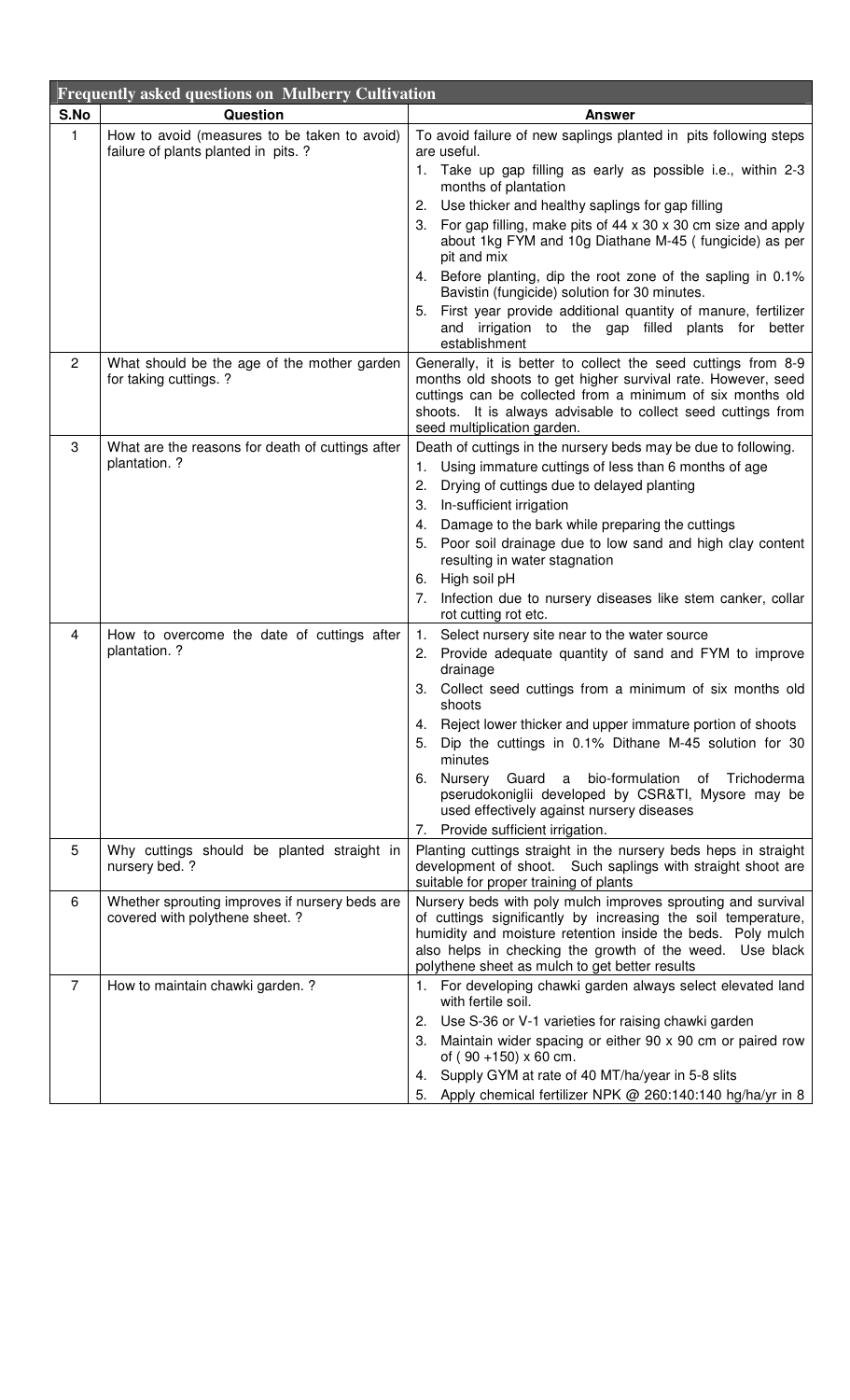|          |                                                                                              | equal splits in the form of straight fertilizers corresponding<br>to 8 harvests                                                                                                                                                                                                                                                                                                                                                                                                                                                                                                                                                                                                                                                                                                                   |
|----------|----------------------------------------------------------------------------------------------|---------------------------------------------------------------------------------------------------------------------------------------------------------------------------------------------------------------------------------------------------------------------------------------------------------------------------------------------------------------------------------------------------------------------------------------------------------------------------------------------------------------------------------------------------------------------------------------------------------------------------------------------------------------------------------------------------------------------------------------------------------------------------------------------------|
|          |                                                                                              | Irrigate once in 4-6 days depending upon soil texture<br>6.                                                                                                                                                                                                                                                                                                                                                                                                                                                                                                                                                                                                                                                                                                                                       |
| 8        | What re the reasons for yellowing of leaf. ?                                                 | Yellowing of leaf is mainly due to the deficiencies of nutrients<br>and due to the effect of leaching. To over come this, it is very<br>essential to know the fertility status of the soil by soil testing<br>and adopting suitable corrective measures.<br>In general,<br>deficiency of nutrients can be over come by improving the<br>fertility of soil and the soil recommended dose of chemical<br>fertilizers, green manure and also by foliar application of<br>Seriboost @ 2.5 ml/liter of water. Water stagnation in the plot<br>due to poor drainage also results in yellowing of leaves.                                                                                                                                                                                                |
| 9        | Is there any difference in yield and qulity of V-1<br>compared to existing varieties. ?      | Variety V-1 has high yielding capacity and can yield 60-70 MT<br>of leaf/ha/yr under full input conditions compared to 45<br>MT/ha/yr in S-36 and 35-38 MT/ha/yr in Kanva-2 varieties<br>under similar conditions. Leaf quality in case of V-1 is superior<br>to other varieties                                                                                                                                                                                                                                                                                                                                                                                                                                                                                                                  |
| 10       | How many months after establishment of the<br>garden the first leaf harvest is to be made. ? | Proper establishment of mulberry garden after planting is very<br>important for the better maintenance of garden in the coming<br>years. During the first year of plantation more emphasis should<br>be given for the better establishment of the plants than the<br>yield. Hence, plantation should be allowed at least for six<br>months.                                                                                                                                                                                                                                                                                                                                                                                                                                                       |
| 11<br>12 | How to use Glycel (Glyphosate 1%) ?<br>How to develop good stump in mulberry?                | In order to control the weeds in general and perennial weeds<br>like Cyprus, Cynodon etc., it is advisable to use systematic<br>weedicide " Glycel". Two sprays per year in alternate crops (<br>1 <sup>st</sup> & 3 <sup>rd</sup> ) are recommended. The method of using<br>1. Remove all the leaves from the plants within 2-3 days after<br>pruning<br>Mix 7.1 ml. Glycel and 5g of Ammonium sulphate in one<br>2.<br>liter of water to prepare 0.2% solution<br>About 200 liter solution is required for spraying in one acre<br>3.<br>(About 1.5 liter Glycel is required)<br>4. Use WFN 40 nozzles for the spray<br>After spraying, do not cultivate the land till the weeds dries<br>5.<br>completely.<br>Developing good stump is beneficial in the proper<br>establishment of the plant. |
|          |                                                                                              | 1. Choose well developed saplings with many rootlets<br>Plant the saplings in upright position. After planting, within<br>2.<br>3-4 days, cut the sapling at the height of 10 cm above<br>ground level using secateur.<br>Allow only 3-4 branches/plant to grow for six months<br>3.<br>4. After six months, prune the plants at 20-25 cm height from<br>the ground level using secateur.<br>Maintain the stump height at 25 cm from ground level<br>5.<br>during subsequent pruning and harvestings.                                                                                                                                                                                                                                                                                             |
| 13       | Can the green manure be applied for mulberry<br>garden. ?                                    | Yes, green manures are grown as mixed crops/ inter crops in<br>widely spaced mulberry garden to enrich soil fertility.<br>- In<br>majority of cases, leguminous crops of short duration with high<br>biomass production capacity are used as green manure crop.<br>Important green manure crops are Sunhemp, Dhaincha,<br>Cowpea, Cluster bean, Horse gram etc., One day prior to<br>sowing, soak the seeds in water and broadcast the seeds @ 5-<br>7 kg/acre. Mulch the green manure plants before flowering<br>and irrigate thoroughly.                                                                                                                                                                                                                                                        |
| 14       | How may days once the mulberry garden is to<br>be irrigated. ?                               | In light sandy loam soils, irrigation at 7-8 days interval may be<br>necessary while in heavy clay loam soils, irrigation at 8-10<br>days interval may be adequate. It is most important to supply<br>adequate quantum of water at a time i.e., 1 $\frac{1}{2}$ to 2 acre-inch of                                                                                                                                                                                                                                                                                                                                                                                                                                                                                                                 |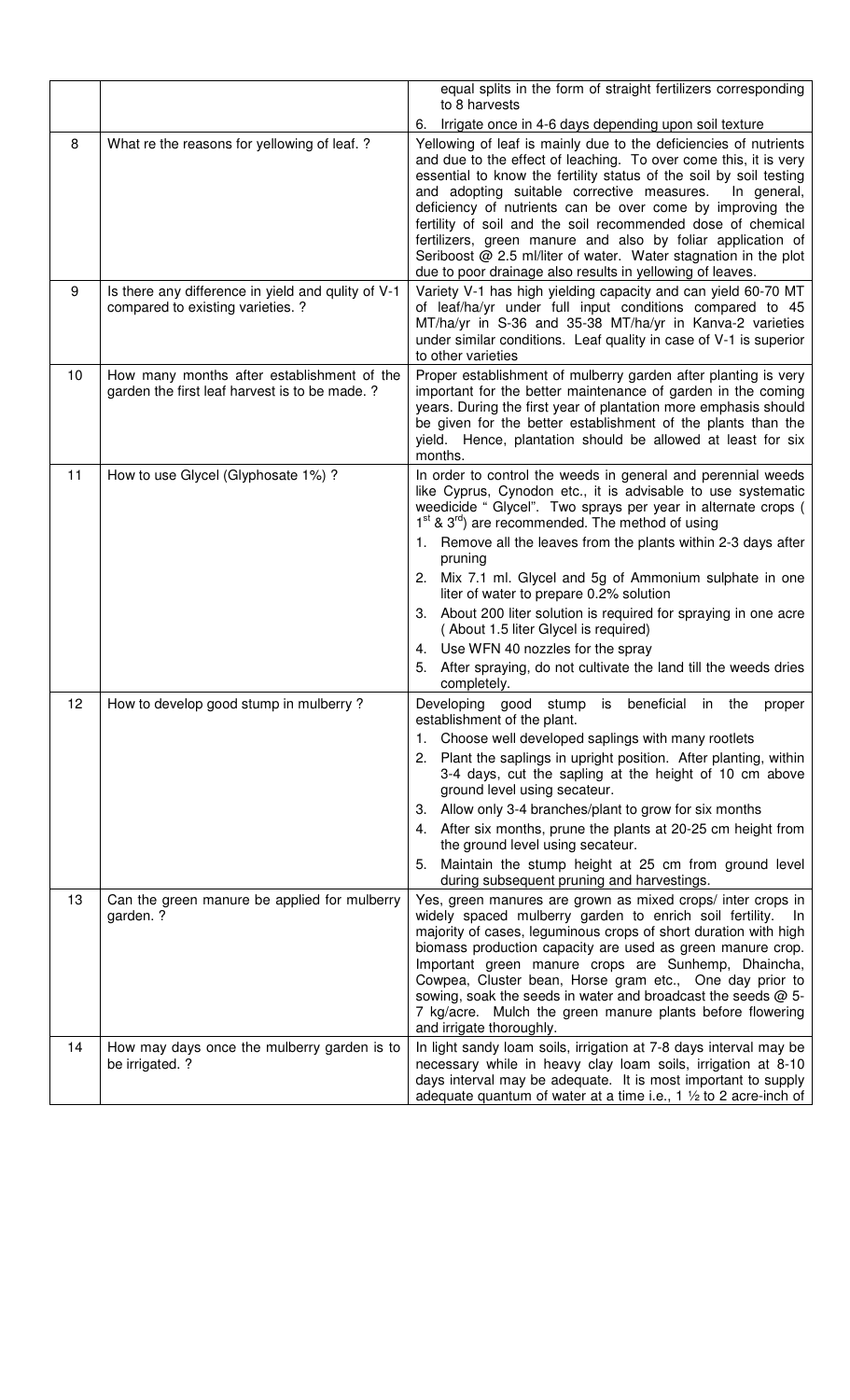|    |                                                                                                                   | water per irrigation.                                                                                                                                                                                                                                                                                                                                                                                                                                                                                                                                                                                                                      |
|----|-------------------------------------------------------------------------------------------------------------------|--------------------------------------------------------------------------------------------------------------------------------------------------------------------------------------------------------------------------------------------------------------------------------------------------------------------------------------------------------------------------------------------------------------------------------------------------------------------------------------------------------------------------------------------------------------------------------------------------------------------------------------------|
| 15 | Whether top clipping is necessary in mulberry?                                                                    | Not necessary. Generally, top clipping is practiced to improve<br>the maturity of leaves to suil final instar larvae in leaf feeding<br>method of rearing. In shoot harvest method, maintain 65-70<br>days crop period to get suitable quality leaf for final instar<br>worms.                                                                                                                                                                                                                                                                                                                                                             |
| 16 | Is it possible to cultivate mulberry without<br>chemical fertilizer by application of bio-fertilizer<br>and FYM.? | As mulberry is grown for its foliage and harvested five to six<br>times in a year, requirements of manure and fertilizers are very<br>high. Therefore it is difficult to continue profitable sericulture<br>for longer period by application of only bio-fertilizers and Farm<br>Hence, balanced application of required<br>yard manure.<br>elements in the form of manure, fertilizers and bio-fertilizer is<br>very essential for the sustainable yield.                                                                                                                                                                                 |
| 17 | What is method of collection of soil sample?                                                                      | Correct diagnosis of soil status depends on correct method of<br>collection of representative soil samples.<br>Number of soil<br>sample to be collecting depends on uniformity of the land.<br>Devide the plot into subplots that look different in appearance,<br>soil type etc. Scrape a thin layer of soil from top to bottom on<br>all sides of the pit. Mix soil samples of a sub-plot thoroughly<br>and spread it on a paper. Devide samples in four equal parts<br>and reject two opposite parts. Do not collect the soil from<br>extreme corners of the field or immediately after rain or after<br>the application of fertilizer. |
| 18 | Whether S-36 has got rooting problems?                                                                            | A six month old cutting of S-36 variety gives about a 50%<br>rooting. However, this can be improved marginally by suing<br>cuttings of 8 months old shoots. Rooting can also be improved<br>by treating the cuttings with root promoting harmones like NAA,<br>IAA, IBA etc.                                                                                                                                                                                                                                                                                                                                                               |
| 19 | Is there any problem, if urea is applied for<br>alkaline soil. ?                                                  | Among the various nitrogenous fertilizers, higher nitrogen loss<br>and lowever mineralization were observed in case of<br>application of urea in alkaline soils. Hence, application of<br>ammonium sulphate was found to be superior in alkaline soils<br>as it being an acidic fertilizer and contain sulphur that helps in<br>brining down the pH and reduces nitrogen loss.                                                                                                                                                                                                                                                             |
| 20 | How does the pH of the soil affect the growth of<br>mulberry?                                                     | The availability of number of plant nutrients is optimum when<br>soil pH is in the range of 6.5 to 7.5. Extreme range of soil pH<br>i.e., 6.0 and above 7.5 causes some of the nutrients into<br>insoluble forms and poorly accessible to plants. This reduction<br>in uptake of nutrients and absorption of high quantity of sodium<br>and calcium salts, results in poor growth of the plants.<br>Exchangeable sodium percentage of alkaline soils also affects<br>the soil physical characteristics, biological activity and influence<br>the growth of mulberry.                                                                       |
| 21 | What is the chemical fertilizer dose to be<br>applied after two months of plantation?                             | It is suggested to apply chemical fertilizer (N:P:K) @ the rate<br>of 50:50:50 kg/ha, after two months of plantation i.e., during<br>establishment.                                                                                                                                                                                                                                                                                                                                                                                                                                                                                        |
| 22 | As the temperature is high in Andhra Pradesh,<br>is it possible to raise nursery under shade?                     | In high temperature area, it is suggested to raise the saplings<br>under shade. However, the shade should not be too dense.<br>About 40% of the light should be made available to the nursery<br>beds.                                                                                                                                                                                                                                                                                                                                                                                                                                     |
| 23 | How to apply fertilizer in drip system of<br>irrigation?                                                          | In Drip irrigation system, it is possible to apply fertilizer through<br>fertigation method. In case of non-fertigation method, apply<br>the fertilizer at the spot of dripper by making a small pit and<br>cover it with soil.                                                                                                                                                                                                                                                                                                                                                                                                            |
| 24 | Is there any problem if the leaf is fed<br>immediately after irrigation?                                          | As such, there is no problem. However, it is difficult to harvest<br>the shoots immediately after the irrigation. The chances of<br>mud sticking to the shoots also increase.                                                                                                                                                                                                                                                                                                                                                                                                                                                              |
| 25 | What is the productive span of mulberry garden<br>?                                                               | When the gardens are maintained with recommended package<br>of practices, stable yield can be obtained for about 15 years.<br>Proper care should be taken after 15 years by training of<br>stumps and thinning of branches for better yield and quality.                                                                                                                                                                                                                                                                                                                                                                                   |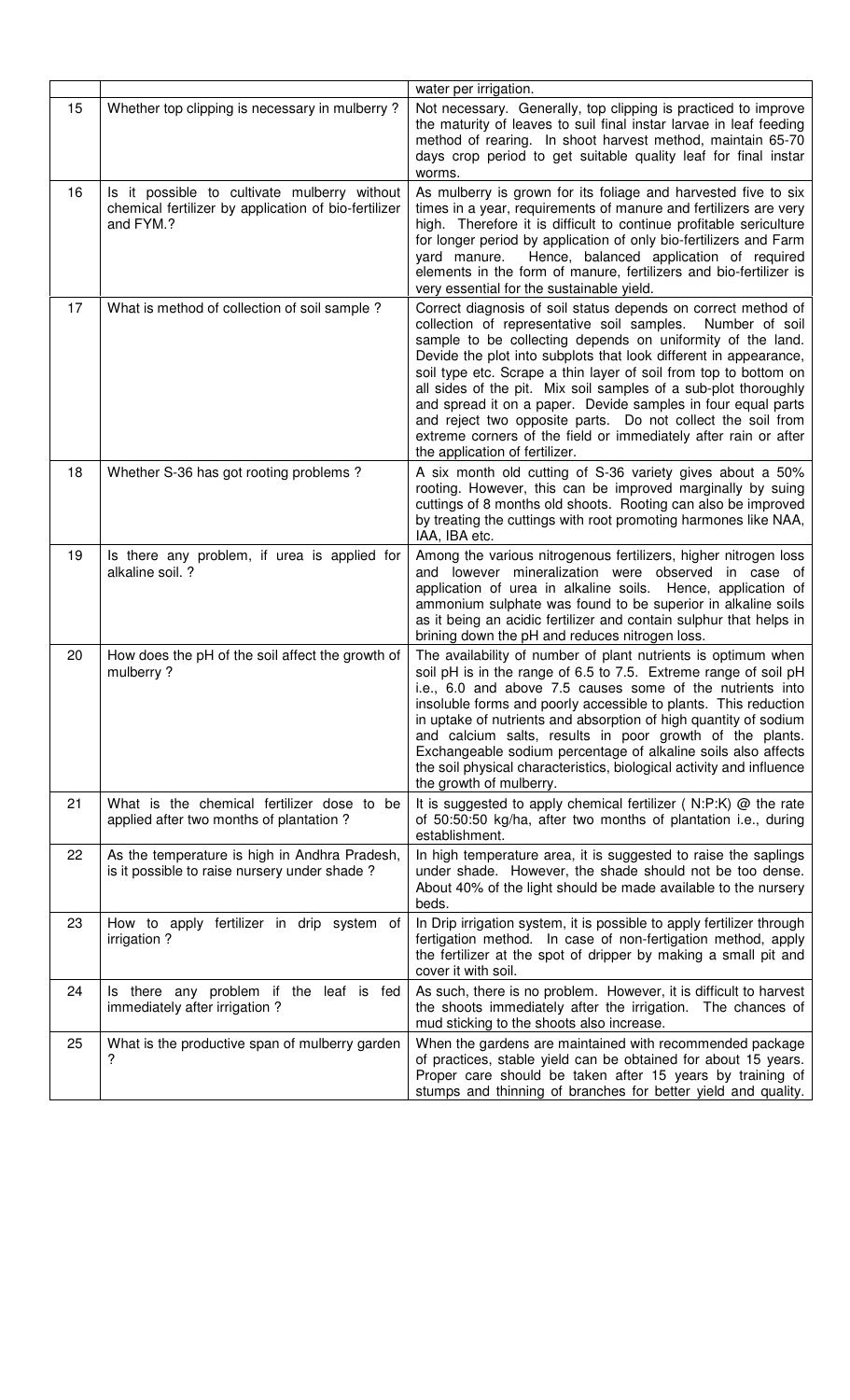|    |                                                                                                                                       | However, it is advisable to go for new plantation after 15 years<br>of plantation as there will be more number of failed pits,<br>multiple thrunks, termite infested stumps etc.                                                                                                                                                                                                                                                                                                                                                                                                                                                                                                                                                                                                                                                                                                                                  |
|----|---------------------------------------------------------------------------------------------------------------------------------------|-------------------------------------------------------------------------------------------------------------------------------------------------------------------------------------------------------------------------------------------------------------------------------------------------------------------------------------------------------------------------------------------------------------------------------------------------------------------------------------------------------------------------------------------------------------------------------------------------------------------------------------------------------------------------------------------------------------------------------------------------------------------------------------------------------------------------------------------------------------------------------------------------------------------|
| 26 | How to prepare the Vermi-compost and what<br>are its advantages?                                                                      | A thatched shed of approximately 7.5 x 6.0 meters on a slightly<br>elevated ground is sufficient for utilizing sericultural waste from<br>one hectare mulberry area. All around the shed stone bund is<br>to be prepared to prevent infestation of predators. In the shed,<br>eight trenches measuring $2.4 \times 0.6 \times 0.45$ metres in two rows<br>of four trenches each side are to be made. The trenches are to<br>be lined with polythene sheet. For every ton of waste add 5 kg<br>cow dung/biogas slurry and mix in 100 liters of water in an<br>open pit with 200-300 kg semi-decomposed sericultural waste<br>having the feed $@$ 1.5 kg/metric tonne of waste and leave for<br>6-7 weeks. Sprinkle water regularly to maintain moisture<br>around 30-40%. After 6-7 weeks, the casts appear as loose<br>granules. Harvest the Vermi-compost and sieve through wire<br>mesh to separate earthworms. |
| 27 | Whether it is possible to alter the existing 3' x 3'<br>garden to paired row system without loosing<br>leaf yield.?                   | By removing a row after every two rows, it is possible to alter<br>the existing $3' \times 3'$ garden into paired row system to facilitate<br>machanisation. However, the yield per unit area during first<br>two years of row thinning will reduce about 20%.                                                                                                                                                                                                                                                                                                                                                                                                                                                                                                                                                                                                                                                    |
| 28 | What is the schedule of irrigation?                                                                                                   | For the garden maintained for rearing late age silkworm,<br>irrigation once in 7-8 days for sandy loam soils, once in 10<br>days in red loamy soils and once in 12 days in clay loam soils<br>is sufficient. However, this schedule may be modified based<br>on environmental conditions. For the garden maintained for<br>rearing chawki worms, irrigation once in 3-5 days is<br>recommended.                                                                                                                                                                                                                                                                                                                                                                                                                                                                                                                   |
| 29 | Why we have to apply chemical fertilizer after<br>25 days of pruning?                                                                 | This is because after 25 days of pruning there will be sufficient<br>sprouts in the plants which helps in better utilization of applied<br>nutrients. Otherwise, nutrients may leach out or the nutrients<br>may transform into non-available form. The weeds may also<br>utilize the applied nutrients.                                                                                                                                                                                                                                                                                                                                                                                                                                                                                                                                                                                                          |
| 30 | Whether the mulberry leaf produced from<br>sloppy land is suitable for silkworm rearing or<br>not ?                                   | Soil erosion, leaching and providing irrigation ar the biggest<br>constraints while maintaining mulberry gardens in sloppy land.<br>However, by adopting suitable cultivation practices like contour<br>bund, increases application of FYM and by arranging sprinkler<br>irrigation, suitable quality leaf can be produced from sloppy<br>land.                                                                                                                                                                                                                                                                                                                                                                                                                                                                                                                                                                   |
| 31 | If bio-fertilizer is used, how much fertilizer can<br>be saved?                                                                       | By application of Azotobacter bio-fertilizer @ 20 Kg/ha/year in<br>five equal splits and following recommended cultural practices,<br>application of 505 of the recommended dose of nitrogenous<br>chemical fertilizer can be saved. In such situation, NPK @ 150<br>: 120:120 kg/ha/year may be applied.                                                                                                                                                                                                                                                                                                                                                                                                                                                                                                                                                                                                         |
| 32 | Mention the quantity of irrigation water required<br>in drip system of irrigation. ?                                                  | In general, about 2 liters of water per day per plant in plantation<br>with 90 x 90 cm spacing is the requirement in the drip system.<br>However, after pruning the plants, sufficient irrigation has to be<br>given to bring the plot to field capacity. Later the quantum of<br>irrigation water should be determined based on prevailing<br>weather conditions.                                                                                                                                                                                                                                                                                                                                                                                                                                                                                                                                                |
| 33 | Whether application of straight or complex<br>fertilizer is good?                                                                     | For the easy availability of the nutrients to the plants, straight<br>fertilizers are better than the complex fertilizer.                                                                                                                                                                                                                                                                                                                                                                                                                                                                                                                                                                                                                                                                                                                                                                                         |
|    |                                                                                                                                       |                                                                                                                                                                                                                                                                                                                                                                                                                                                                                                                                                                                                                                                                                                                                                                                                                                                                                                                   |
| 34 | What is the difference between furrow irrigation<br>and drip irrigation? How much water is required<br>for each plant in drip method? | Drip irrigation involves the localized release of water near the<br>root zones, which is economical. In furrow irrigation the water<br>is given along the furrows. The water requirement in drip<br>irrigation is about 2 liter/day/plant.<br>Compared to furrow<br>irrigation, there is saving of about 40% water in drip irrigation.                                                                                                                                                                                                                                                                                                                                                                                                                                                                                                                                                                            |
| 35 | What is the correct placement of fertilizer?                                                                                          | Fertilizer can be applied both by placement method by making<br>two to three holes of about 10 cm depth around the plant at a<br>distance of 15 cm and also by broadcasting the fertilizer along                                                                                                                                                                                                                                                                                                                                                                                                                                                                                                                                                                                                                                                                                                                  |